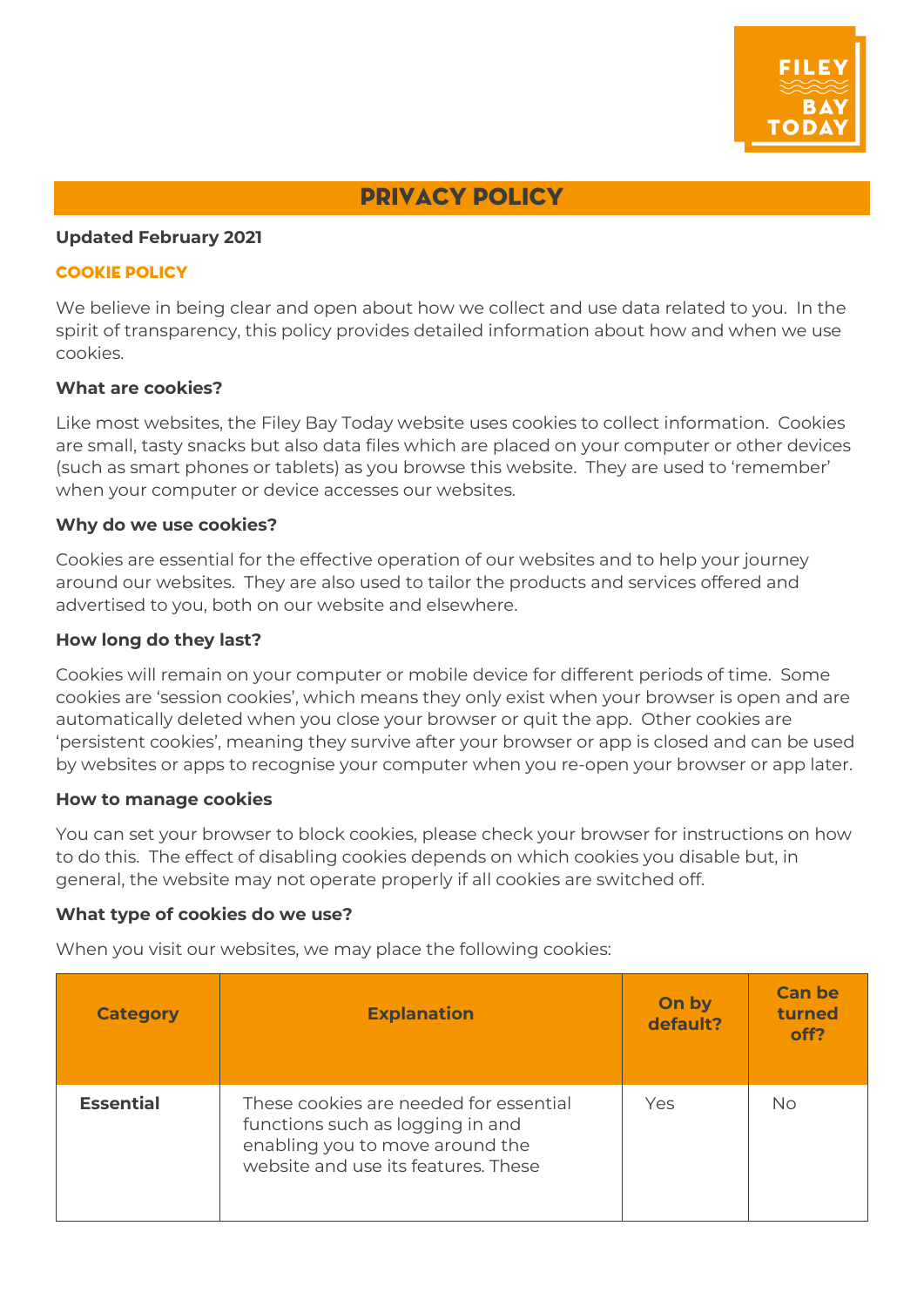| <b>Category</b>    | <b>Explanation</b>                                                                                                                                                                                                                                                                                                                                                                                                    | On by<br>default? | <b>Can be</b><br>turned<br>off? |
|--------------------|-----------------------------------------------------------------------------------------------------------------------------------------------------------------------------------------------------------------------------------------------------------------------------------------------------------------------------------------------------------------------------------------------------------------------|-------------------|---------------------------------|
|                    | cookies can't be switched off and they<br>don't store any of your information.                                                                                                                                                                                                                                                                                                                                        |                   |                                 |
| <b>Functional</b>  | These cookies make it easier for you to<br>use our website. They allow our site to<br>remember the choices you make (such<br>as your username, the region you're in, or<br>changes you have made to the web page<br>display) to provide you with enhanced,<br>more personal features.                                                                                                                                 | Yes               | Yes                             |
| <b>Performance</b> | These cookies gather information about<br>how people use our website, for example<br>which pages are popular, or if you get an<br>error message from a page. All<br>information these cookies collect is<br>aggregated and therefore anonymous -<br>information is used to improve how the<br>overall site works. Switching off these<br>cookies will mean we can't gather<br>information to improve your experience. | Yes               | Yes                             |
| <b>Targeting</b>   | These cookies help us to learn what<br>you're interested in so we can show you<br>relevant content on other websites. They<br>will provide you with personalised<br>advertising and help us to measure the<br>effectiveness of our content.                                                                                                                                                                           | Yes               | Yes                             |

# **Sharing on social media platforms**

If you 'share' Filey Bay Today's content on social networks, such as Facebook and Twitter, you may be sent cookies from these websites. We do not control the settings of these cookies, so please check the third-party websites for more information about how to manage them.

# **Third-party links**

Our websites may include links to third-party websites, plug-ins and applications. Clicking on those links or enabling those connections may allow third parties to collect or share data about you. We do not control these third-party websites and are not responsible for their privacy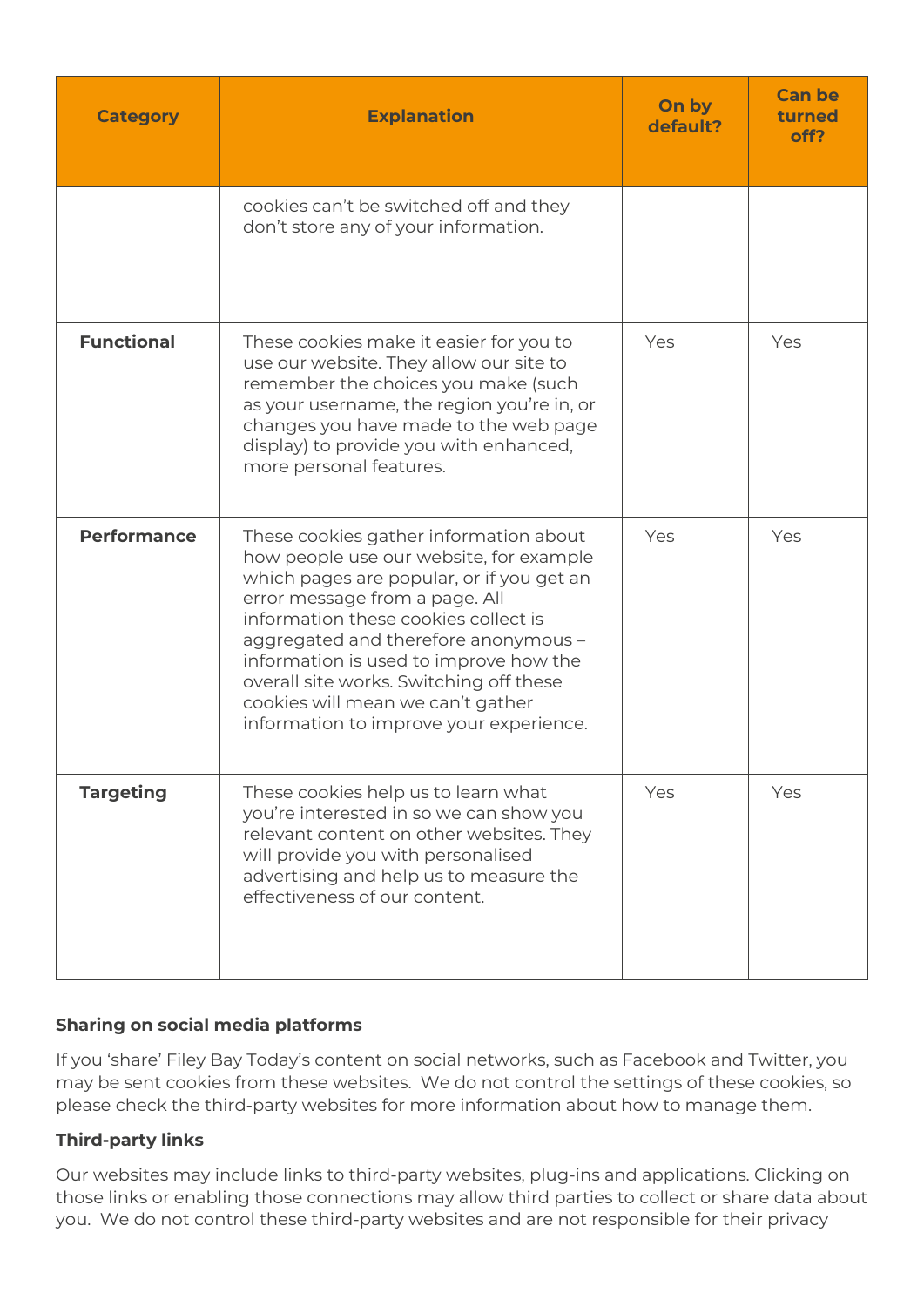statements. When you leave our website, we encourage you to read the privacy policy of every website you visit.

# Privacy Policy

# **Definitions:**

We, Us, Our, Filey Bay Today, Filey Bay Today – refers to Filey Bay Today Publications C.I.C.

Data Protection Legislation – refers to all applicable privacy and data protection laws including (i), the Data Protection Act 2018 (ii) the General Data Protection Regulation ((EU) 2016/679) (iii) the Privacy and Electronic Communications Directive (2002/58/EC) and the Privacy and Electronic Communications (EC Directive) Regulations 2003 (SI 2003/2426) and any further or additional national implementing laws, regulations, secondary legislation and binding guidance and codes of practice issued by the Information Commissioner or any other data protection authority in England and Wales relating to the processing of Personal Data and the privacy of electronic communications, as amended, replaced or updated from time to time.

## **Introduction**

We respect your privacy and are committed to protecting your personal data. This privacy policy will inform you as to how we look after your personal data and tell you about your privacy rights and how the law protects you.

## **Purpose of this privacy policy**

This privacy policy aims to give you information on how we collect and processes your personal data through your use of this website.

It is important that you read this privacy policy in conjunction with other notices and policies. If you are directed to a third-party website, the terms of their privacy policy will apply.

# **Controller**

Filey Bay Today Publications C.I.C. is the controller and has responsibility for protecting your personal data.

If you have any questions about this privacy policy, including any requests to exercise your legal rights, please contact us using the details set out below.

# **Changes to this Privacy Notice and your duty to inform us of changes.**

We keep this privacy policy under regular review. This version was last updated in February 2021.

It is important that the personal data we hold about you is accurate and current. Please keep us informed if your personal data changes during your relationship with us.

# **Third-party links**

This website may include links to third-party websites, plug-ins and applications. Clicking on those links or enabling those connections may allow third parties to collect or share data about you. We do not control these third-party websites and are not responsible for their privacy statements. When you leave our website, we encourage you to read the privacy policy of every website you visit.

### **Personal Data we receive.**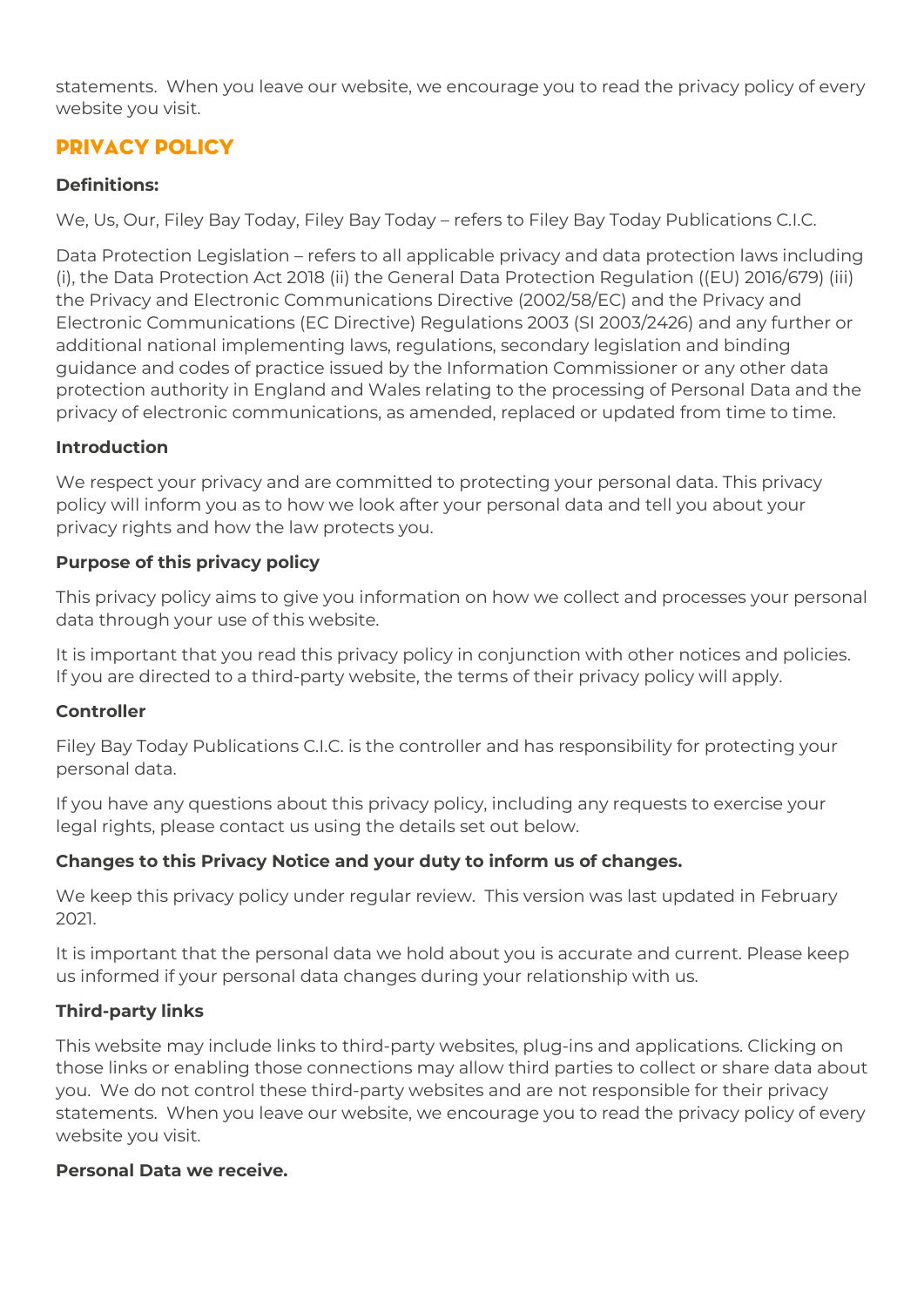Personal data, or personal information, means any information about an individual from which that person can be identified. It does not include data where the identity has been removed (anonymous data).

We may collect, use, store and transfer different kinds of personal data about you which we have grouped together as follows:

Identity data (including your first name, last name, marital status, title, gender and multimedia images).

Contact data (including your billing address, delivery address, email address, telephone contact numbers, website address and social media contact information).

Financial Data (including bank account and payment card details).

Transaction Data (including details about payments to and from you and other details of products and services you have purchased from us).

Technical Data (including internet protocol (IP) address, your login data, browser type and version, time zone setting and location, browser plug-in types and versions, operating system and platform, and other technology on the devices you use to access this website).

Profile data (includes your username and password, purchase history, preferences, feedback and survey responses).

Usage Data (including information about how you use our website, products and services].

Marketing and Communications data (including your preferences in receiving marketing from us and your communications preferences).

Special Category Data (dietary or access requirements when booking and attending events)

We also collect, use and share Aggregated Data such as statistical or demographic data for any purpose. Aggregated Data could be derived from your personal data but is not considered personal data in law as this data will not directly or indirectly reveal your identity. For example, we may aggregate your Usage Data to calculate the percentage of users accessing a specific website feature. However, if we combine or connect Aggregated Data with your personal data so that it can directly or indirectly identify you, we treat the combined data as personal data which will be used in accordance with this privacy policy.

We do not generally collect any Special Categories of Personal Data about you (this includes details about your race or ethnicity, religious or philosophical beliefs, sex life, sexual orientation, political opinions, trade union membership, information about your health, and genetic and biometric data).

# **If you fail to provide personal data**

Where we need to collect personal data by law, or under the terms of a contract we have with you, and you fail to provide that data when requested, we may not be able to perform the contract we have or are trying to enter into with you (for example, to provide you with goods or services). In this case, we may have to cancel a product or service you have with us, but we will notify you if this is the case at the time.

### **How is your personal data collected?**

We use different methods to collect data from and about you including through: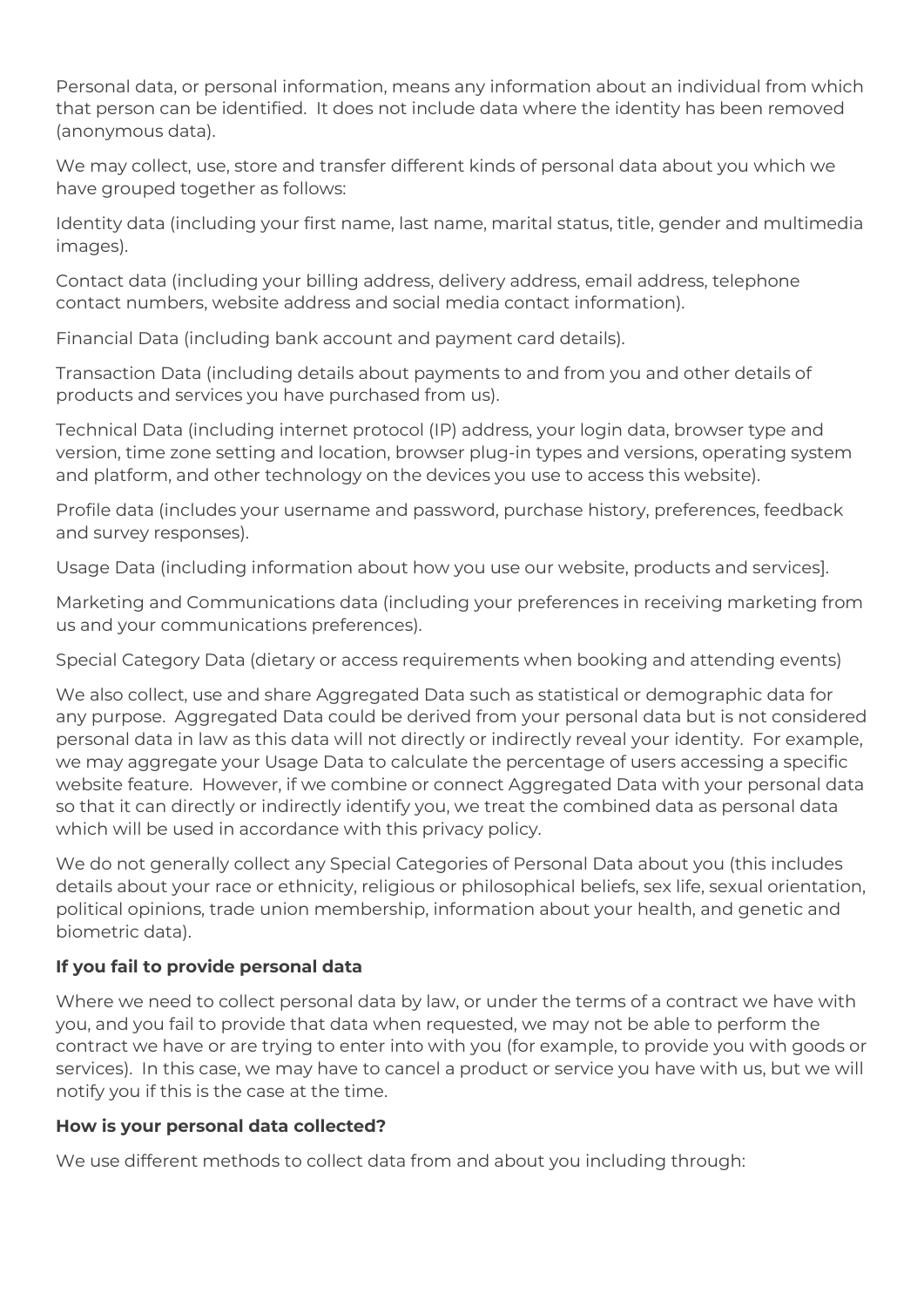Direct interactions. You may give us your Identity, Contact and Financial Data by filling in forms or by corresponding with us by post, phone, email or otherwise. This includes personal data you provide when you:

- apply for membership.
- express an interest in membership.
- Subscribe to emails communication as a non-member.
- request information about Filey Bay Today services.
- attend an Filey Bay Today event, including virtual events promoted, supported or facilitated by Filey Bay Today.
- enter a competition, promotion or survey; or
- give us feedback or contact us.

Automated technologies or interactions. As you interact with our website, we will automatically collect Technical Data about your equipment, browsing actions and patterns. We collect this personal data by using cookies and other similar technologies. Please see our cookie policy (above) for further details.

Third parties or publicly available sources. We will receive personal data about you from various third parties and public sources as set out below:

Technical Data from the following parties:

- (a) analytics providers, such as Google based outside the EU.
- (b) search information providers, such as Google based outside the EU.

(c) supporting information from third party platforms for data cleansing/augmentation purposes

# **How your personal data will be used?**

1. We will only use your data in circumstances where the data protection legislation allows us to. Most commonly, we will use your personal data in the following circumstances:

a. Where we need to perform a contract, we are about to enter into or have entered into with you;

b. Where it is necessary for our legitimate interests (or those of a third party) and your interests and fundamental rights do not override those interests.

c. Where we need to comply with a legal obligation.

d. Where we have received your informed and specific consent to do so.

We have set out below, in a table format and within the numbered paragraphs thereafter, a description of all the ways we plan to use your personal data, and which of the legal bases we rely on to do so. We have also identified what our legitimate interests are where appropriate.

Please note that we may process your personal data for more than one lawful ground depending on the specific purpose for which we are using your data. Please contact us if you need details about the specific legal ground we are relying on to process your personal data where more than one ground has been set out in the table below.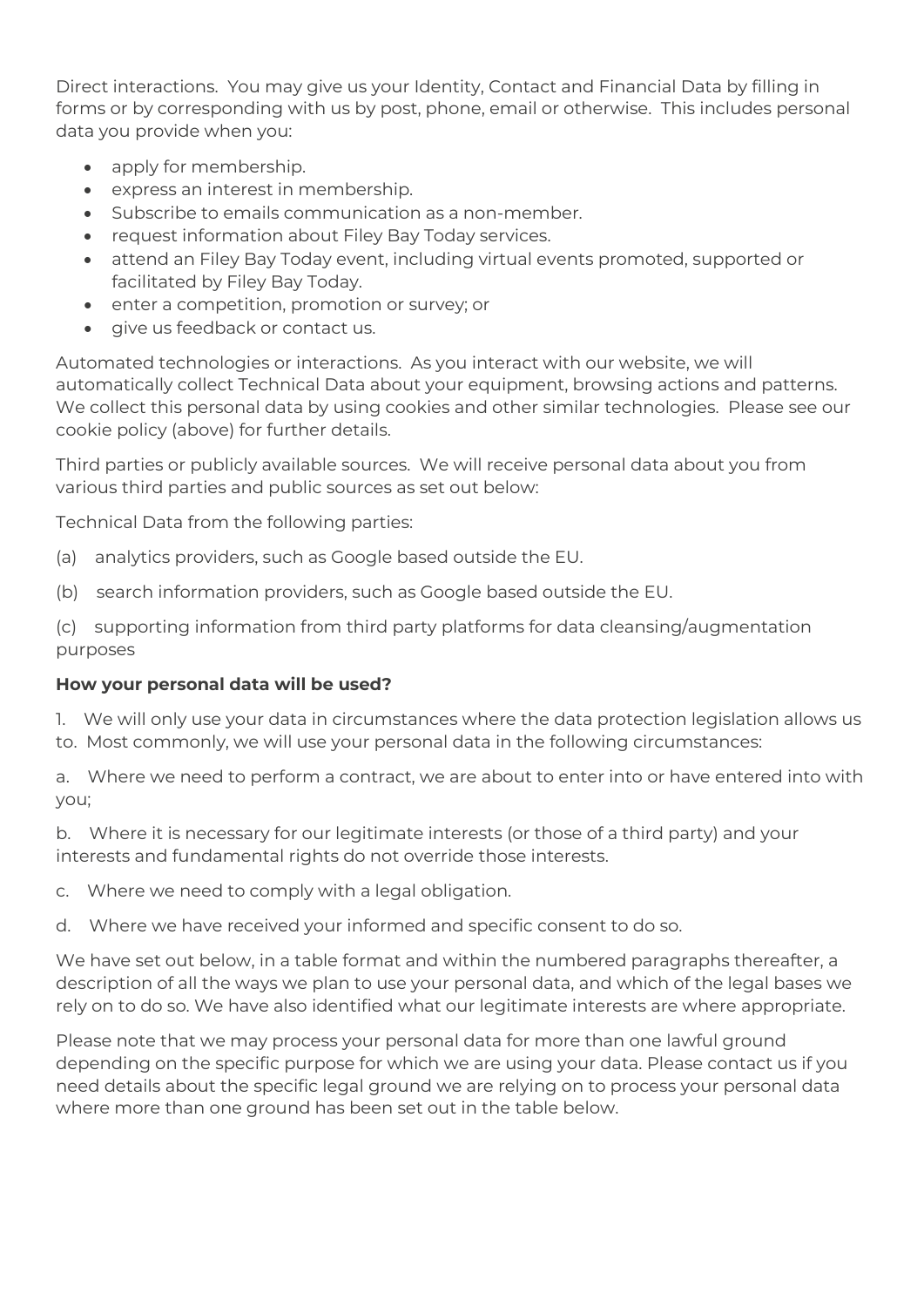| <b>Purpose/Activity</b>                                                                                                                                                                                                          | <b>Type of data</b>                                                                                    | <b>Lawful basis for</b><br>processing.                                                                                                    |
|----------------------------------------------------------------------------------------------------------------------------------------------------------------------------------------------------------------------------------|--------------------------------------------------------------------------------------------------------|-------------------------------------------------------------------------------------------------------------------------------------------|
| To register you as a<br>member, account<br>holder or subscriber                                                                                                                                                                  | (a) Identity data<br>(b) Contact data                                                                  | (a) Performance of a<br>contract with you                                                                                                 |
| As a member, to provide<br>you with<br>(a) information about<br>membership benefits,<br>(b) local news and<br>events,<br>(c) policy, lobbying and<br>campaigning activity<br>(d) Filey Bay Today<br>magazine and blog<br>content | (a) Identity data<br>(b) Contact data<br>(c) Marketing and<br>Communications<br>data                   | (a) Consent                                                                                                                               |
| As a non-member, to<br>provide you with<br>information about our<br>membership and<br>services                                                                                                                                   | (a) Identity data<br>(b) Contact data<br>(c) Marketing and<br>Communications<br>data                   | (a) Consent                                                                                                                               |
| To process and deliver<br>your membership<br>including:<br>(a) Manage payments,<br>fees and charges<br>(b) Process your<br>Renewal                                                                                               | (a) Identity<br>(b) Contact<br>(c) Financial<br>(d) Transaction<br>(e) Marketing and<br>Communications | (a) Consent<br>(b) Performance of a<br>contract with you<br>(c) Necessary for our<br>legitimate interests (to<br>recover debts due to us) |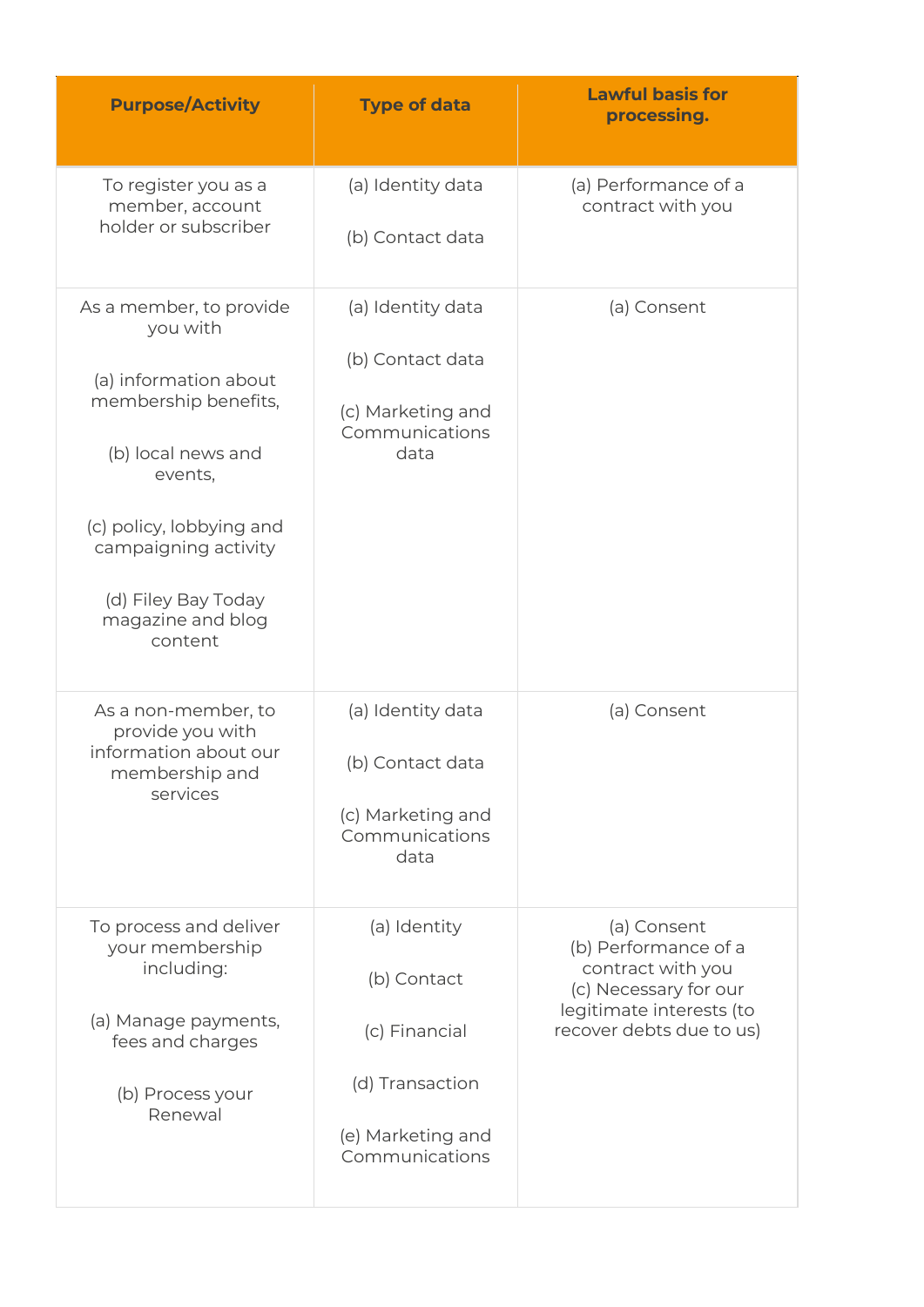| <b>Purpose/Activity</b>                                                                                                                                                                       | <b>Type of data</b>                                                                            | <b>Lawful basis for</b><br>processing.                                                                                                                                                                                                          |
|-----------------------------------------------------------------------------------------------------------------------------------------------------------------------------------------------|------------------------------------------------------------------------------------------------|-------------------------------------------------------------------------------------------------------------------------------------------------------------------------------------------------------------------------------------------------|
| To manage our<br>relationship with you<br>which will include:<br>(a) Notifying you about<br>changes to our terms or<br>privacy policy<br>(b) Asking you to leave a<br>review or take a survey | (a) Identity<br>(b) Contact<br>(c) Profile<br>(d) Marketing and<br>Communications              | (a) Performance of a<br>contract with you<br>(b) Necessary to comply<br>with a legal obligation<br>(c) Necessary for our<br>legitimate interests (to<br>keep our records updated<br>and to study how<br>customers use our<br>products/services) |
| To promote the work of<br>Filey Bay Today                                                                                                                                                     | (a) Identity                                                                                   | (a) Necessary for our<br>legitimate interests<br>(b) Consent (where special<br>category data has been<br>collected)                                                                                                                             |
| To administer events<br>and register you as an<br>attendee or applicant                                                                                                                       | (a) Identity data<br>(b) Contact data<br>(c) Special<br>category data                          | (a) Performance of a<br>contract with you<br>(b) consent (dietary and<br>access requirements)                                                                                                                                                   |
| To enable you to<br>partake in or complete a<br>survey                                                                                                                                        | (a) Identity<br>(b) Contact<br>(c) Profile<br>(d) Usage<br>(e) Marketing and<br>Communications | (a) Performance of a<br>contract with you<br>(b) Necessary for our<br>legitimate interests (to<br>study how members use<br>our products/services, to<br>develop them and grow<br>our business)                                                  |
| To administer and<br>protect our business<br>and this website                                                                                                                                 | (a) Identity                                                                                   | (a) Necessary for our<br>legitimate interests (for<br>running our business,                                                                                                                                                                     |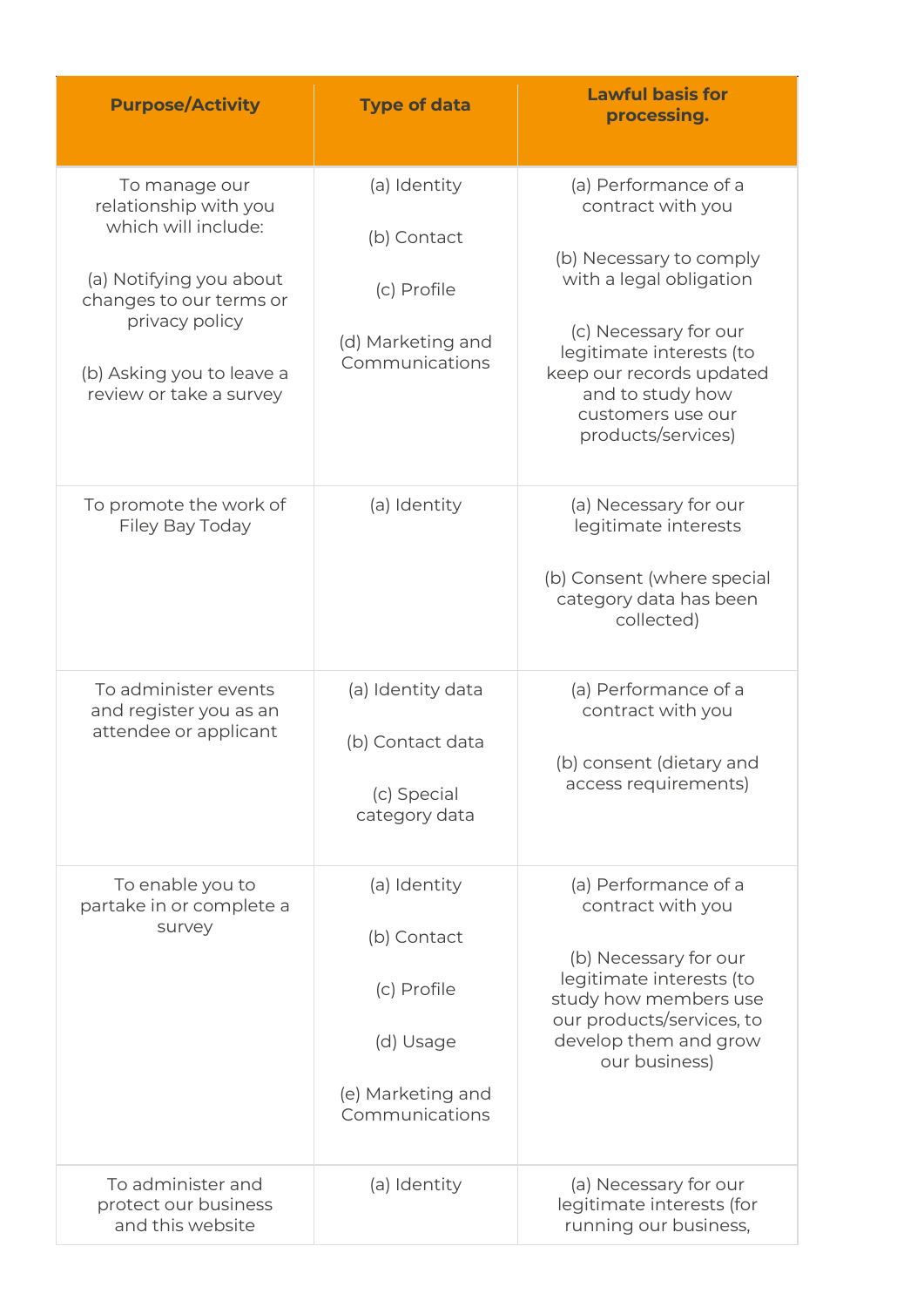| <b>Purpose/Activity</b>                                                                                                                                           | <b>Type of data</b>                                                                                             | <b>Lawful basis for</b><br>processing.                                                                                                                                                                                                   |
|-------------------------------------------------------------------------------------------------------------------------------------------------------------------|-----------------------------------------------------------------------------------------------------------------|------------------------------------------------------------------------------------------------------------------------------------------------------------------------------------------------------------------------------------------|
| (including<br>troubleshooting, data<br>analysis, testing, system<br>maintenance, support,<br>reporting and hosting of<br>data)                                    | (b) Contact<br>(c) Technical                                                                                    | provision of administration<br>and IT services, network<br>security, to prevent fraud<br>and in the context of a<br>business reorganisation or<br>group restructuring<br>exercise)<br>(b) Necessary to comply<br>with a legal obligation |
| To deliver relevant<br>website content and<br>advertisements to you<br>and measure or<br>understand the<br>effectiveness of the<br>advertising we serve to<br>you | (a) Identity<br>(b) Contact<br>(c) Profile<br>(d) Usage<br>(e) Marketing and<br>Communications<br>(f) Technical | (a) Necessary for our<br>legitimate interests (to<br>study how customers use<br>our products/services, to<br>develop them, to grow our<br>business and to inform our<br>marketing strategy)                                              |
| To use data analytics to<br>improve our website,<br>products/services,<br>marketing, events,<br>customer relationships<br>and experiences                         | (a) Technical                                                                                                   | (a) Necessary for our<br>legitimate interests (to<br>define types of customers<br>for our products and<br>services, to keep our<br>website updated and<br>relevant, to develop our<br>business and to inform our<br>marketing strategy)  |
| To ask you to take part<br>in research activities to:<br>allow us to<br>develop our<br>goods and<br>services in line<br>with our business<br>needs                | (a)Identity<br>(b)Contact                                                                                       | (a) Necessary for our<br>legitimate interests (to<br>undertake research into<br>out member base to<br>ultimately support<br>decisions around our<br>membership model)<br>(b) Consent                                                     |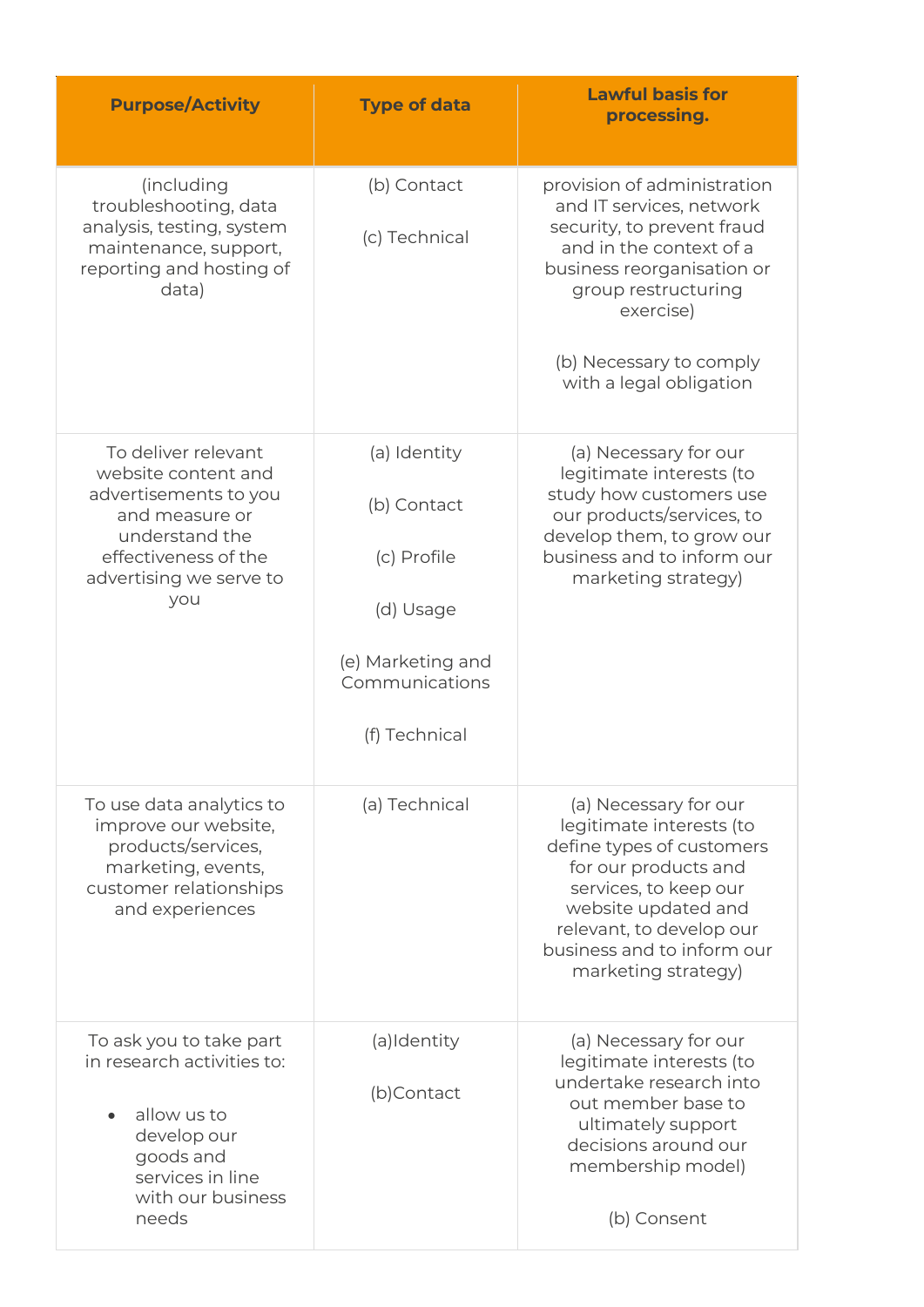2. We will only use your data for the purposes for which we collected it unless we reasonably consider that we need to use it for another reason and that reason is compatible with the original purpose. We can explain this to you. If we need to use your data for an unrelated purpose, we will notify you and explain why we can do this. Please note that we can process your data without your knowledge or consent, in compliance with the above rules, where this is required or permitted by law.

# **Marketing**

Your personal data may be used to:-

- Provide you with a more personalised experience whilst using our website, including advertisements for relevant services and products.
- Keep you informed about services and products available to you as an Filey Bay Today member unless you have told us that you do not wish to receive such information. This could be by email, postal mail, phone or text.

# **Opting out**

You can ask us to stop sending you marketing messages at any time by emailing us at [marketing@fileybaytoday.co.uk.](mailto:marketing@fileybaytoday.co.uk?subject=Unsubscribe%20from%20Marketing) Where you opt out of receiving marketing messages, this will not apply to personal data provided to us as a result of your membership.

## **Sharing Personal Information**

We may disclose your personal information to third parties in the following circumstances:

When a specific service is being provided on our behalf. We will ensure that your personal information is handled as if we were processing it ourselves and under the same terms as this privacy notice. We will only share the minimum information that they need to undertake the service and we will ensure that they keep your information secure.

When we are providing a service on your behalf. This data will be collected through online application forms, which are to be completed voluntarily, and will only be shared with the organisations identified at the time it is received.

When you have requested information about a service or product provided by an affiliated partner and only with your specific consent.

### **Data security**

We have put in place appropriate security measures to prevent your personal data from addition, we limit access to your personal data to those employees, agents, contractors and other third parties who have a business need to know. They will only process your personal data on our instructions and they are subject to a duty of confidentiality. We have put in place procedures to deal with any suspected personal data breach and will notify you and any applicable regulator of a breach where we are legally required to do so.

### **Data retention**

### **How long will we use your personal data for?**

We will only retain your personal data for as long as reasonably necessary to fulfil the purposes we collected it for, including for the purposes of satisfying any legal, regulatory, tax, accounting or reporting requirements.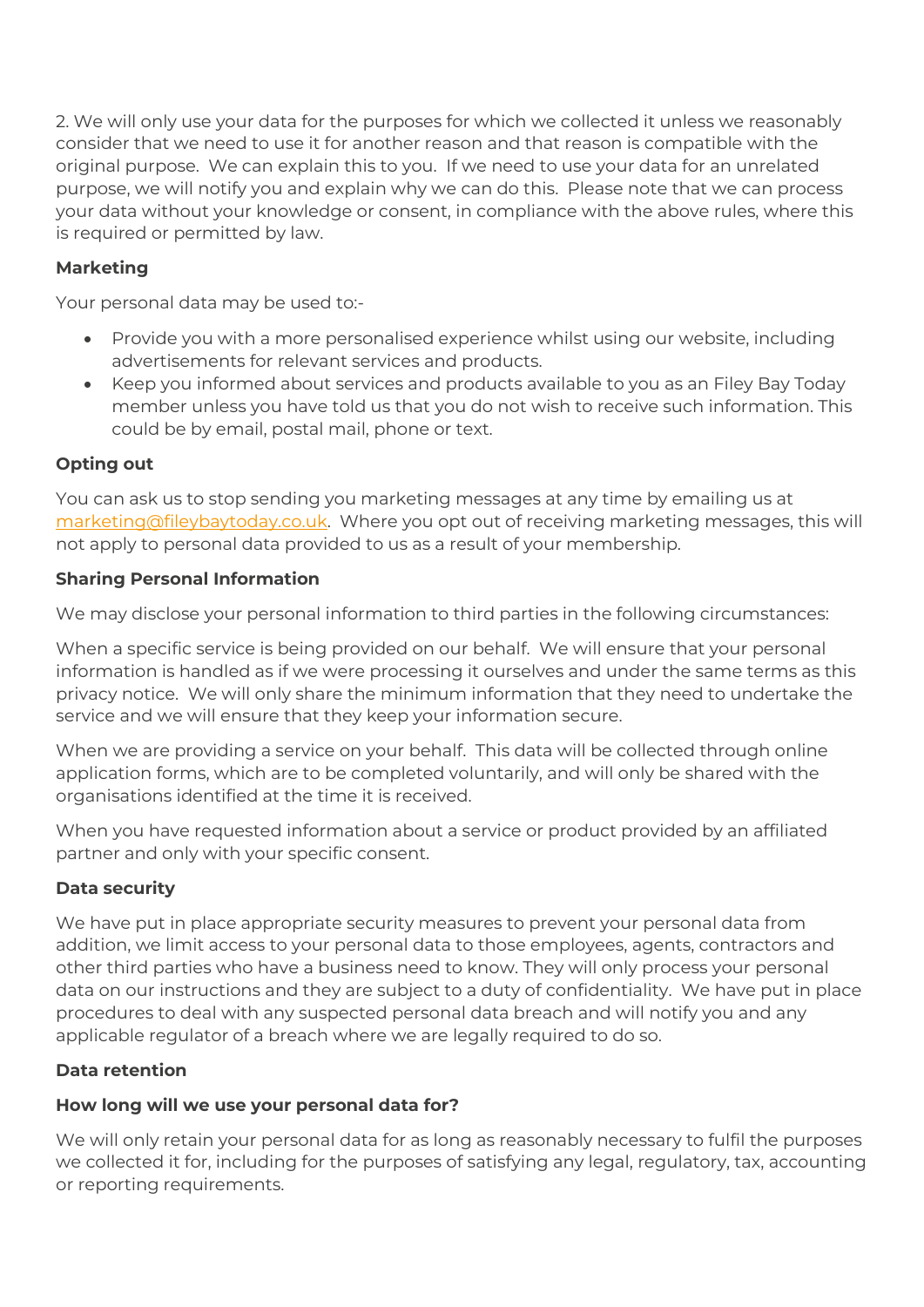If your membership has lapsed, we may continue to contact you about opportunities and services that we offer for 18 months from your last interaction with us. If you would not like to receive these communications, you can choose to opt out by clicking 'unsubscribe', found on every email sent by Filey Bay Today, or by changing your preferences set out on your online account.

To determine the appropriate retention period for personal data, we consider the amount, nature and sensitivity of the personal data, the potential risk of harm from unauthorised use or disclosure of your personal data, the purposes for which we process your personal data and whether we can achieve those purposes through other means, and the applicable legal, regulatory, tax, accounting or other requirements.

By law we have to keep basic information about our members (including Contact, Identity, Financial and Transaction Data) for seven years after they cease being members for tax purposes.

In some circumstances you can ask us to delete your data: see your legal rights below for further information.

In some circumstances we will anonymise your personal data (so that it can no longer be associated with you) for research or statistical purposes, in which case we may use this information indefinitely without further notice to you.

## **Your Legal Rights**

Under the data protection legislation you have a number of rights with regard to your personal data. You have the right to:

Request access to your personal data (commonly known as a "data subject access request"). This enables you to receive a copy of the personal data we hold about you and to check that we are lawfully processing it.

Request correction of the personal data that we hold about you. This enables you to have any incomplete or inaccurate data we hold about you corrected, though we may need to verify the accuracy of the new data you provide to us.

Request erasure of your personal data. This enables you to ask us to delete or remove personal data where there is no good reason for us continuing to process it. You also have the right to ask us to delete or remove your personal data where you have successfully exercised your right to object to processing (see below), where we may have processed your information unlawfully or where we are required to erase your personal data to comply with local law. Note, however, that we may not always be able to comply with your request of erasure for specific legal reasons which will be notified to you, if applicable, at the time of your request.

Object to processing of your personal data where we are relying on a legitimate interest (or those of a third party) and there is something about your particular situation which makes you want to object to processing on this ground as you feel it impacts on your fundamental rights and freedoms. You also have the right to object where we are processing your personal data for direct marketing purposes. In some cases, we may demonstrate that we have compelling legitimate grounds to process your information which override your rights and freedoms.

Request restriction of processing of your personal data. This enables you to ask us to suspend the processing of your personal data in the following scenarios:

- If you want us to establish the data's accuracy.
- Where our use of the data is unlawful but you do not want us to erase it.